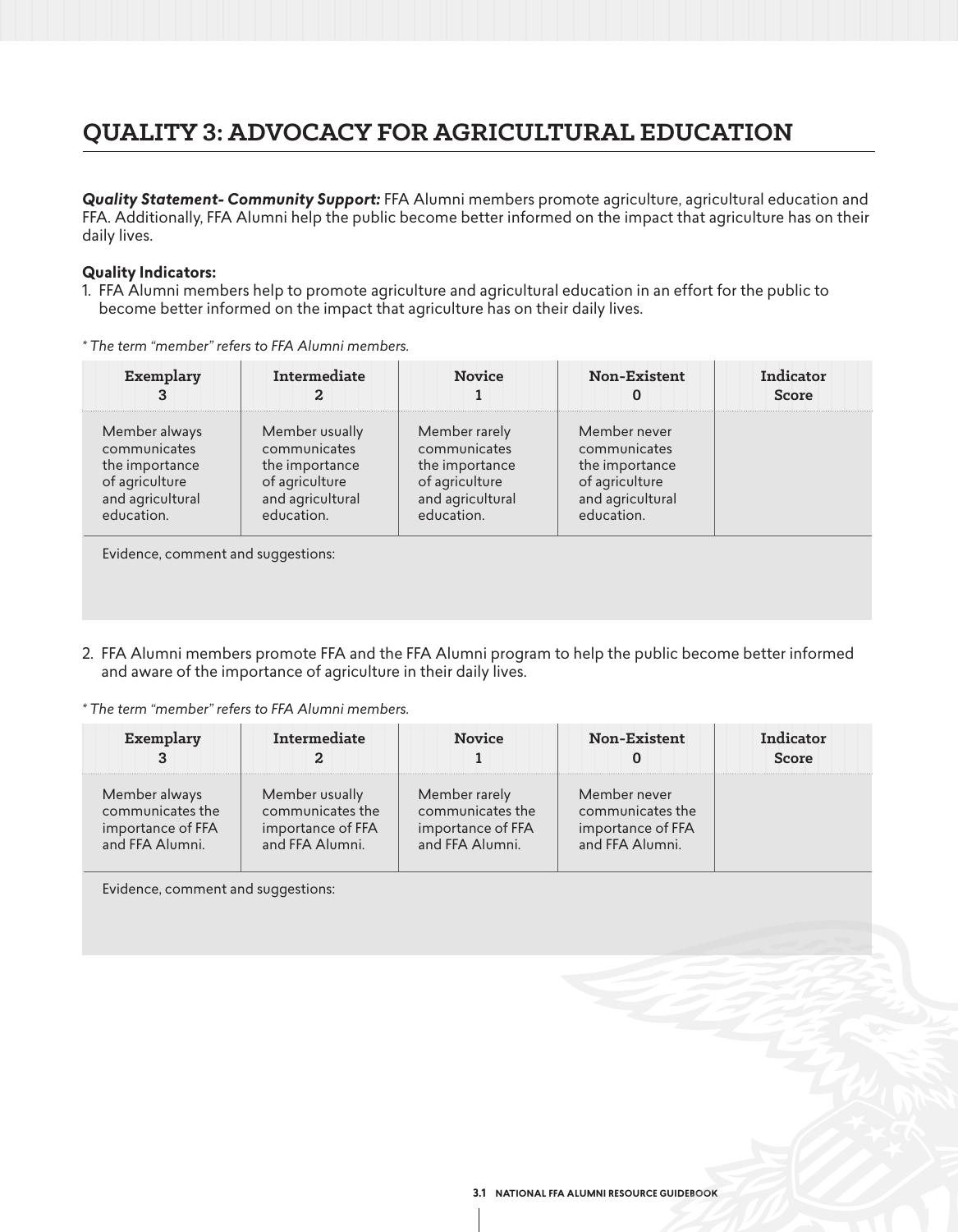# **{CONTINUED} QUALITY 3: ADVOCACY FOR AGRICULTURAL EDUCATION**

*Quality Statement - School Officials Support:* FFA Alumni members promote the relevancy of agricultural education and FFA in the school curriculum, engage school officials in supporting the local program, demonstrate community support of the program and share the successes achieved by the students, the program and the teacher(s).

#### **Quality Indicators:**

- 3. FFA Alumni members help to promote the relevancy of agricultural education and FFA in the school's curriculum.
- *\* The term "member" refers to FFA Alumni members.*

| Exemplary                                                                                                  | Intermediate                                                                                                | <b>Novice</b>                                                                                              | <b>Non-Existent</b>                                                                                       | Indicator<br><b>Score</b> |
|------------------------------------------------------------------------------------------------------------|-------------------------------------------------------------------------------------------------------------|------------------------------------------------------------------------------------------------------------|-----------------------------------------------------------------------------------------------------------|---------------------------|
| Member always<br>promotes the<br>relevancy of<br>agricultural<br>education and FFA<br>to school officials. | Member usually<br>promotes the<br>relevancy of<br>agricultural<br>education and FFA<br>to school officials. | Member rarely<br>promotes the<br>relevancy of<br>agricultural<br>education and FFA<br>to school officials. | Member never<br>promotes the<br>relevancy of<br>agricultural<br>education and FFA<br>to school officials. |                           |
| Evidence, comment and suggestions:                                                                         |                                                                                                             |                                                                                                            |                                                                                                           |                           |

# 4. FFA Alumni members help to engage school officials in supporting the local program.

*\* The term "member" refers to FFA Alumni members.*

| Exemplary      | <b>Intermediate</b> | <b>Novice</b>  | <b>Non-Existent</b> | indicator<br>Score |
|----------------|---------------------|----------------|---------------------|--------------------|
| Member always  | Member usually      | Member rarely  | Member never        |                    |
| engages school | engages school      | engages school | engages school      |                    |

Evidence, comment and suggestions: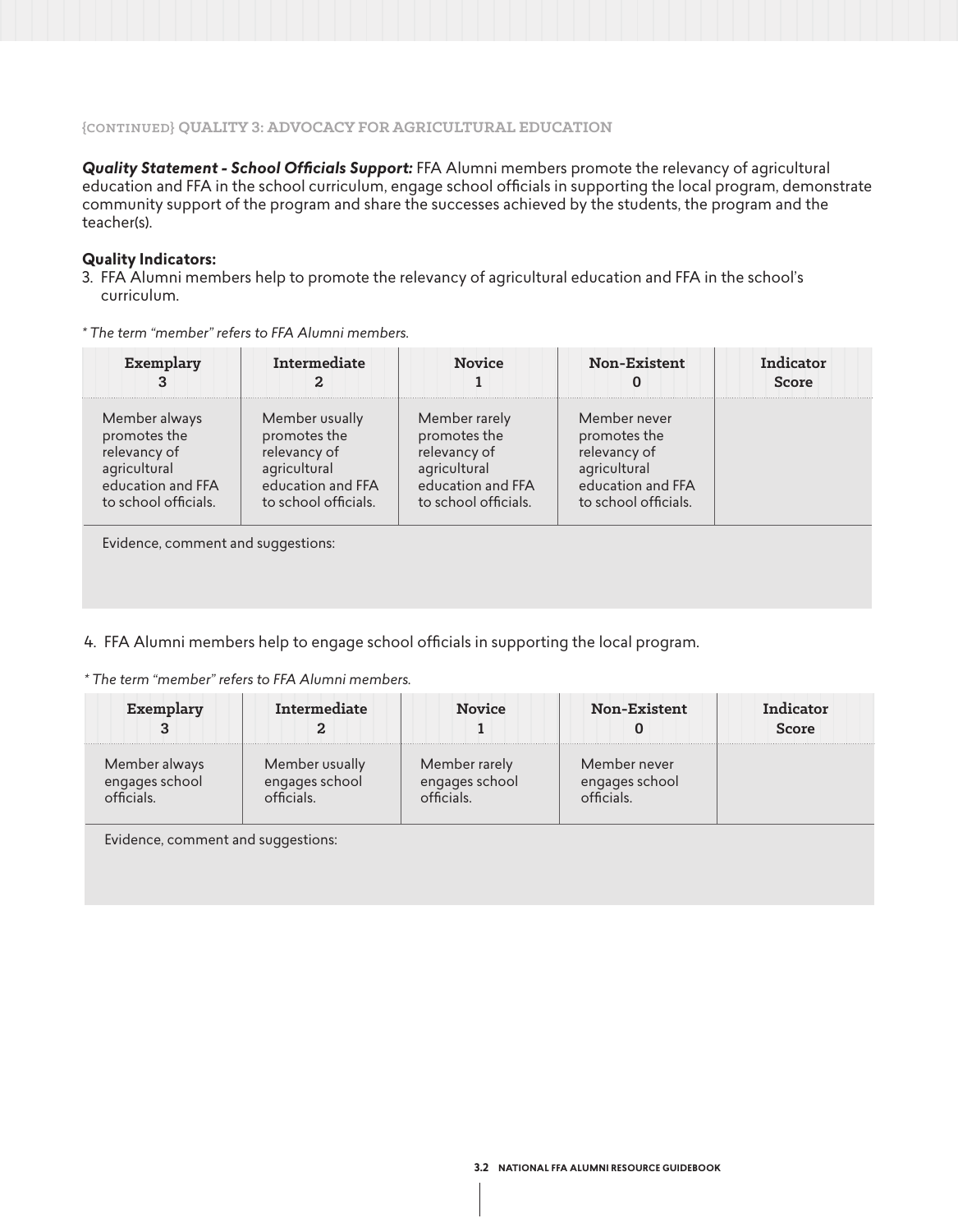# **{CONTINUED} QUALITY 3: ADVOCACY FOR AGRICULTURAL EDUCATION**

5. FFA Alumni members demonstrate community support of the program and share the successes achieved by the students, the program and the teacher(s).

*\* The term "member" refers to FFA Alumni members.*

| Member usually<br>Member rarely<br>Member always<br>Member never<br>demonstrates<br>demonstrates<br>demonstrates<br>demonstrates<br>support and shares<br>support and shares<br>support and shares<br>support and shares<br>in the successes<br>in the successes<br>in the successes<br>in the successes<br>of the agricultural<br>of the agricultural<br>of the agricultural<br>of the agricultural | Exemplary | Intermediate | <b>Novice</b> | Non-Existent<br>O | Indicator<br>Score |
|------------------------------------------------------------------------------------------------------------------------------------------------------------------------------------------------------------------------------------------------------------------------------------------------------------------------------------------------------------------------------------------------------|-----------|--------------|---------------|-------------------|--------------------|
|                                                                                                                                                                                                                                                                                                                                                                                                      | program.  | program.     | program.      | program.          |                    |

*Quality Statement - Community Service:* FFA Alumni members provide and promote service/aid within the community to develop "good will" and serve as an example to students.

#### **Quality Indicators:**

6. FFA Alumni members actively identify and promote service/aid opportunities within the community that align with the FFA chapter Program of Activities and/or mission and vision.

*\* The term "member" refers to FFA Alumni members.*

| Exemplary                                          | Intermediate                                        | <b>Novice</b>                                             | <b>Non-Existent</b>                                       | Indicator<br><b>Score</b> |
|----------------------------------------------------|-----------------------------------------------------|-----------------------------------------------------------|-----------------------------------------------------------|---------------------------|
| Member always<br>provides and<br>promotes service/ | Member usually<br>provides and<br>promotes service/ | Member rarely<br>provides and<br>promotes service/<br>aid | Member never<br>provides and<br>promotes service/<br>aid. |                           |

Evidence, comment and suggestions: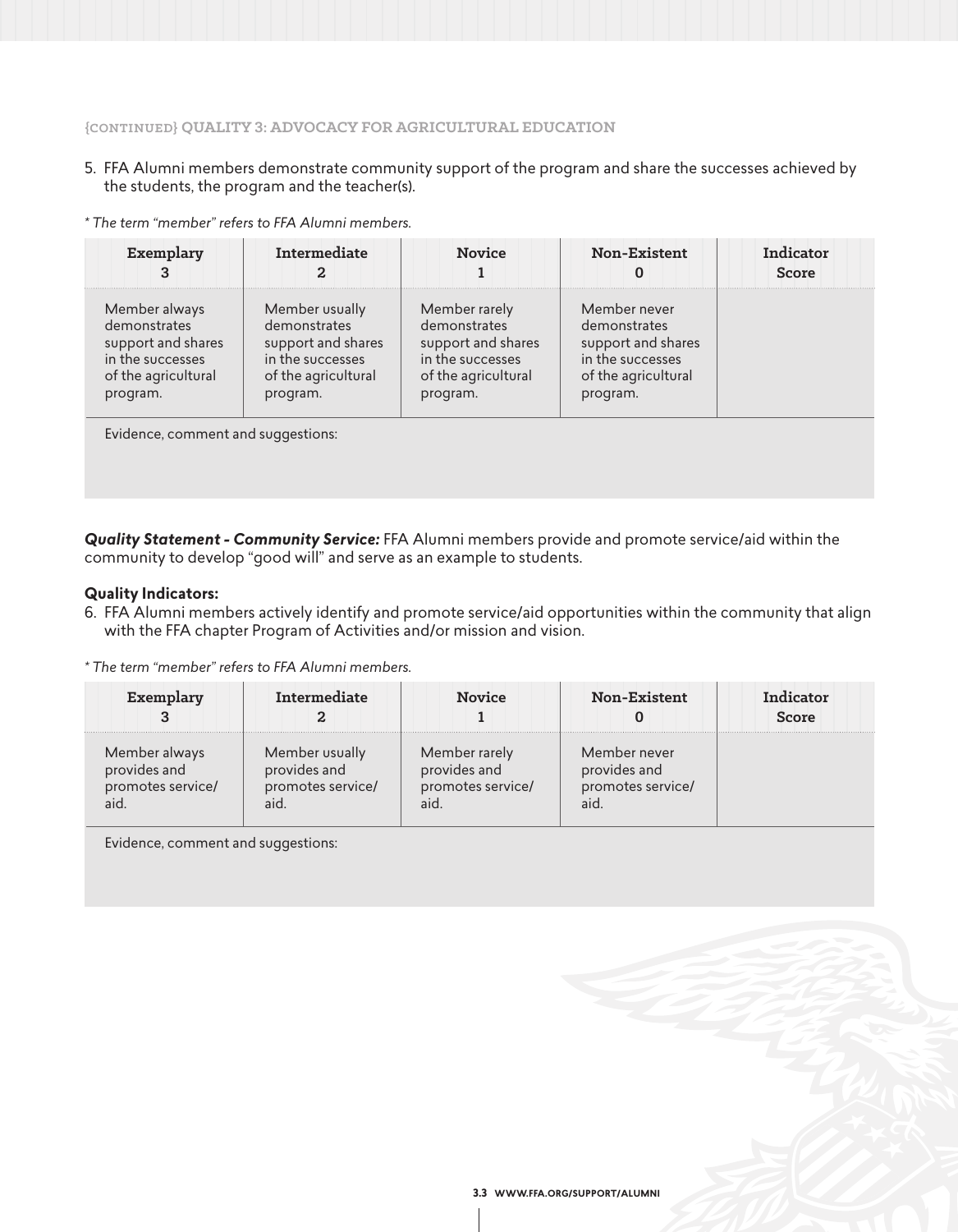#### **{CONTINUED} QUALITY 3: ADVOCACY FOR AGRICULTURAL EDUCATION**

# **SUMMARY SCORING RUBRIC**

| <b>Quality Indicator Scores</b><br>Intermediate = $2 \mid \text{Novice} = 1 \mid \text{Non-Existent} = 0$<br>Exemplary $=$ 3                                                                   | Score<br>Summary |
|------------------------------------------------------------------------------------------------------------------------------------------------------------------------------------------------|------------------|
| 1. FFA Alumni members help to promote agriculture and agricultural education in an effort for<br>the public to become better informed of the impact that agriculture has on their daily lives. |                  |
| 2. FFA Alumni members promote FFA and FFA Alumni programs to help the public become<br>better informed and aware of the importance of agriculture in their daily lives.                        |                  |
| 3. FFA Alumni members help to promote the relevancy of agricultural education and FFA in the<br>school's curriculum.                                                                           |                  |
| 4. FFA Alumni members help to engage school officials in supporting the local FFA program.                                                                                                     |                  |
| 5. FFA Alumni members demonstrate community support of the FFA program and share the<br>successes achieved by the students, the FFA program and the teacher(s).                                |                  |
| 6. FFA Alumni members actively identify and promote service/aid opportunities within the<br>community that align with the FFA chapter's program of activities and/or mission and vision.       |                  |
| Total                                                                                                                                                                                          |                  |

|       | Exemplary | Intermediate | <b>Novice</b> | <b>Non-Existent</b> |
|-------|-----------|--------------|---------------|---------------------|
| Range | I8-13     |              | ่า−           |                     |

The score for the Quality 3: Advocacy for Agricultural Education must be 10 or above to meet this quality.

**Met**

**Not Met**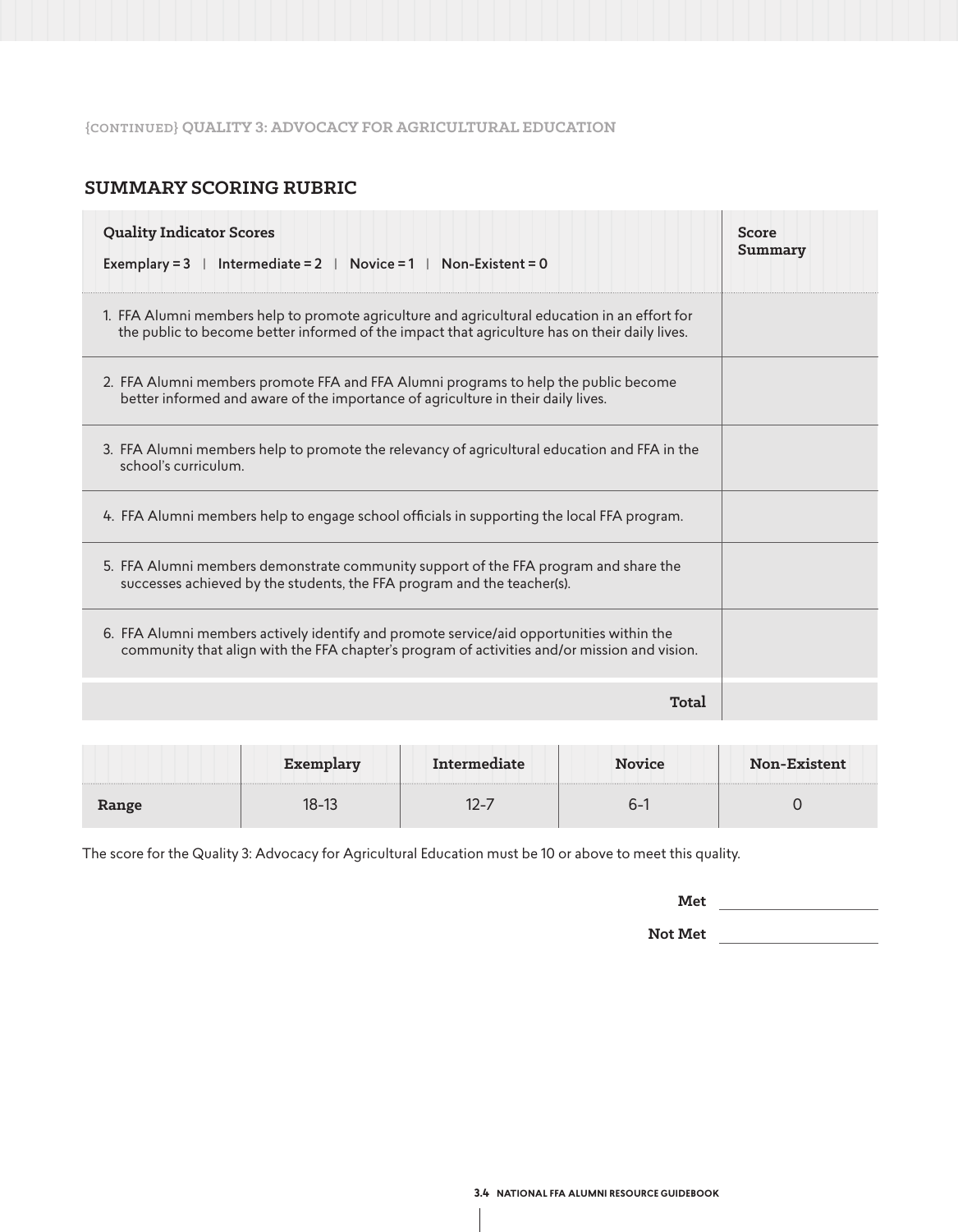# **THE 5 W'S OF ADVOCACY**

Alumni and supporters of the National FFA Organization play an important role in advocating for its mission and communicating its purpose. We all know advocacy is important, but putting it into practice can sometimes be difficult. Some questions may arise:

 We are intimately aware of the impact of FFA and agriculture education, but how do we share the qualitative and experiential components with someone who has no experience with our organization?

Who are and should be our target audiences? Why?

How do we 'box' our message and yet remain adaptable to different advocacy situations?

How do we evaluate the short term and long term success of our advocacy efforts?

How do we engage students in the advocacy process? When is their story an effective advocacy tool?

As with any other organized effort or project, advance planning is an important part of developing effective messaging. Below is a simple ten step process for developing an advocacy plan. The National Association of Agricultural Educators (NAAE) uses and promotes this planning process. The National FFA Organization's Washington Leadership Conference (WLC) attendees also learn this process during their time in Washington, D.C.

# **10 Steps to Developing an Advocacy Plan**

#### **1. Identify an advocacy challenge or opportunity.**

 In order to properly identify a challenge or opportunity to develop an advocacy plan for program, you must first evaluate your local program and community. Look for opportunities to enhance these aspects of your community, change the ways policies are made or for a possible problem that may arise that you need to address.

## **2. Determine key audiences.**

 Be sure to evaluate the key players involved in the decision making process within your school, community or state. Identify both the primary and secondary audiences associated with this group.

#### **3. Determine what they know.**

 Evaluate possible information that is available to the individuals that you may be trying to get in contact with. It is important to understand what position they may already have or what information they have access to before you can properly address them with your ideas.

## **4. Determine how they receive their information.**

 Conduct interviews with members in the key audience so you can understand where and how they receive information. With this information you can address the audience in the most effective way possible and gain recognition of your issue.

#### **5. Develop measurable objectives.**

 Objectives should be measurable, specific and attainable so that you can evaluate their progress throughout the time spent on promoting the issue. You should include short- term as well as long-term goals associated with your plan in order to determine how you will evaluate the success of the plan.

## **6. Develop message points.**

 A message point is a clear statement about the program, issue or problem that you are addressing. These points provide background knowledge and clarity to the individuals you are trying to contact as well as provide structure for your argument and influence over the situation.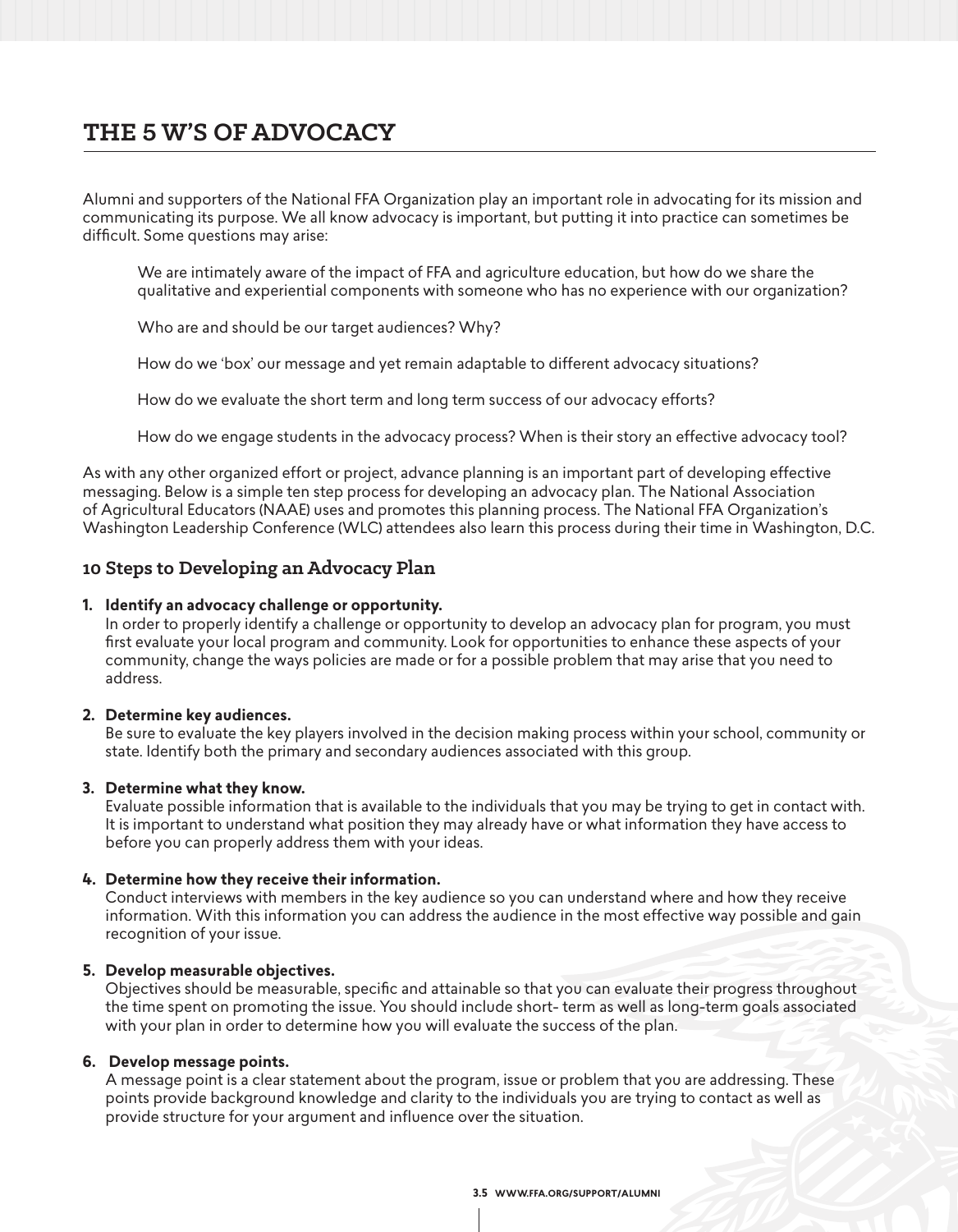### **7. Communication materials and promotion.**

 Communication and promotional materials can consist of magazine articles, classroom content, press releases, letters, e-mails, websites and much more. The purpose of these materials is to ensure that the message points are delivered in an effective way to the individuals identified as your key audience. These are important to delivering the information so that it can be properly distributed based on the objectives you outlined for the plan.

#### **8. Resources.**

 Identify resources that will be effective in managing and executing your plan. This step is essential. Effective resources could possibly include classroom instruction and your students and/or FFA members. Also, resources include anything that will contribute to the cost of the plans including postage, computers, paper, transportation, etc.

#### **9. Timeline.**

 When developing a timeline for an advocacy plan and executing the plan, it is important to keep accurate records of progress. You should indicate a completion time for each of your activities and evaluate your progress for those activities.

#### **10. Evaluation.**

 Revisit your objectives and timeline frequently. Measuring your objectives by determining the outcomes and outputs of the program will be essential in understanding if your resources were invested wisely and if your objectives were properly met. Though this may seem like an "extra" step, it is one of the most important, steps because without your evaluation of the plan you will not know what will or won't work for next time!

This framework should give you a good start in your advocacy efforts. After establishing a plan, the next step is implementing it. While outward communication is an essential part of advocacy, listening to the concerns and input from your audience is just as important. Your efforts will be informative in all cases and persuasive in some. In instances of persuasion, such as requesting funding or ensuring the continued existence of your local FFA program, always show respect, be prepared to answer questions and remain optimistic.

Advocacy is a skill that is applicable not only in FFA, but also agriculture education and agriculture as a whole. As we strive to share the story of agriculture, inform consumers and work with other agriculture supporters we realize that advocacy is a continuous process. Take pride in the traditions, heritage, progressiveness and leadership of agriculture in the United States and globally.

For assistance with your advocacy efforts contact the National FFA Organization Agricultural Literacy and Advocacy Education Specialist.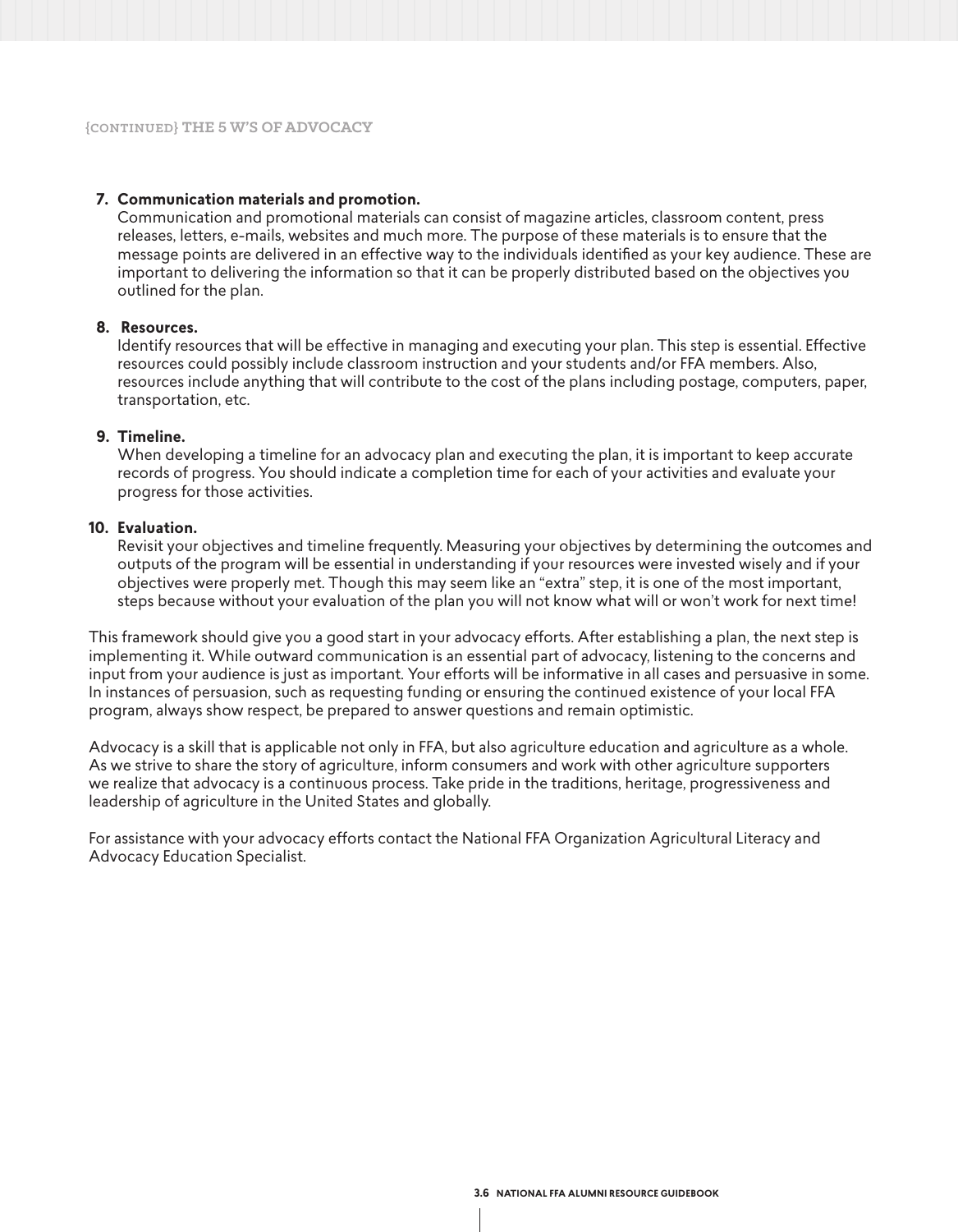|                                    | DATE                                      | HOURS DONATED |  |  | <b>Total Hours</b>           |
|------------------------------------|-------------------------------------------|---------------|--|--|------------------------------|
| ALUMNI VOLUNTEER IMPACT: HOURS LOG |                                           |               |  |  | <b>State Funds</b><br>Raised |
|                                    |                                           |               |  |  | Regional Funds<br>Raised     |
| NATIONAL FFA                       | <b>LOCAL AFFILIATE</b><br><b>ACTIVITY</b> | VOLUNTEER     |  |  | Local Funds<br>Raised        |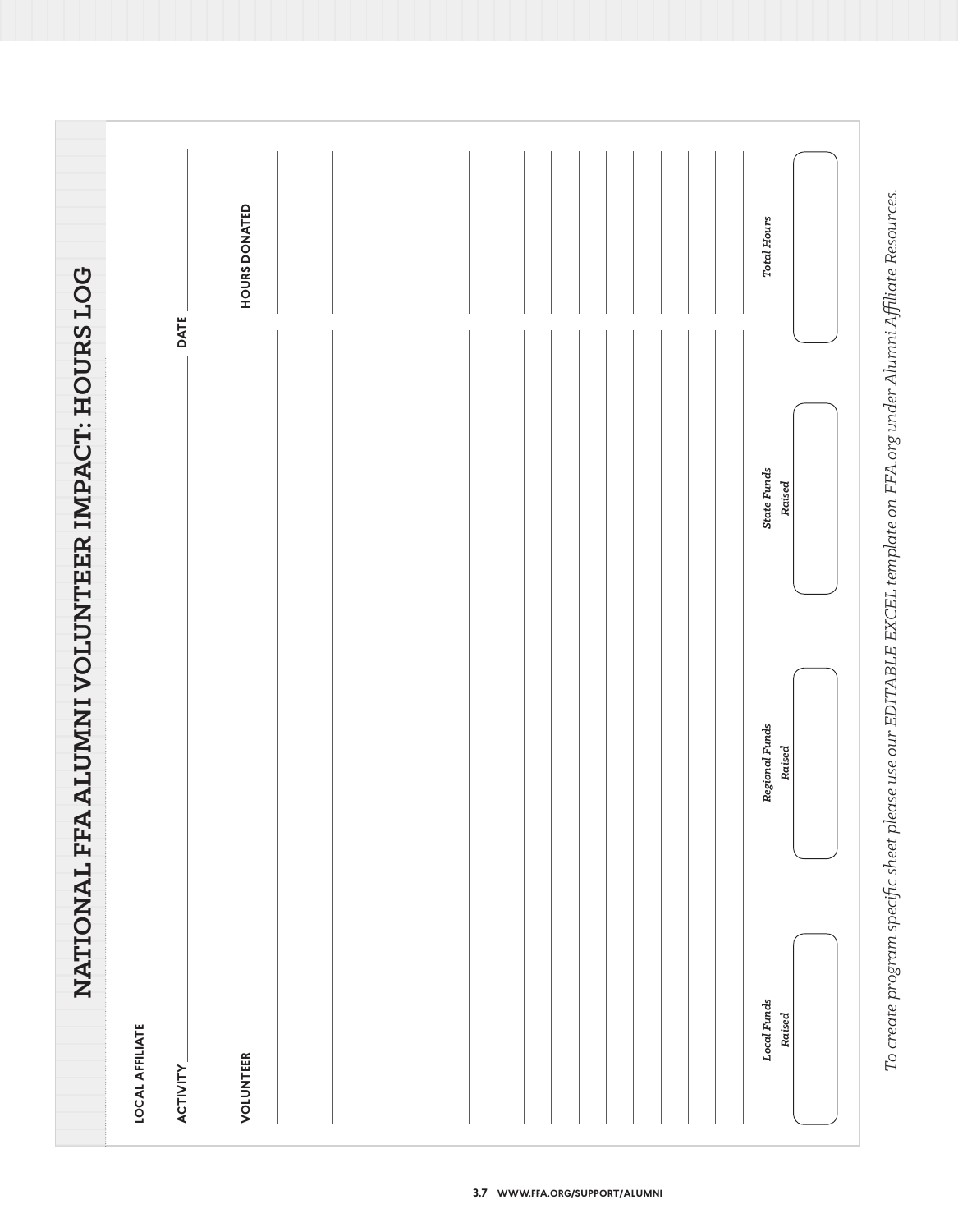|                                                            | DATE                                      | <b>TOTAL HOURS</b><br>TIME OUT |  |  | <b>Total Hours</b>           |
|------------------------------------------------------------|-------------------------------------------|--------------------------------|--|--|------------------------------|
| NATIONAL FFA ALUMNI VOLUNTEER IMPACT: AFFILIATE TIME SHEET |                                           | <b>TIMEIN</b>                  |  |  | <b>State Funds</b><br>Raised |
|                                                            |                                           |                                |  |  | Regional Funds<br>Raised     |
|                                                            | <b>LOCAL AFFILIATE</b><br><b>ACTIVITY</b> | VOLUNTEER                      |  |  | Local Funds<br>Raised        |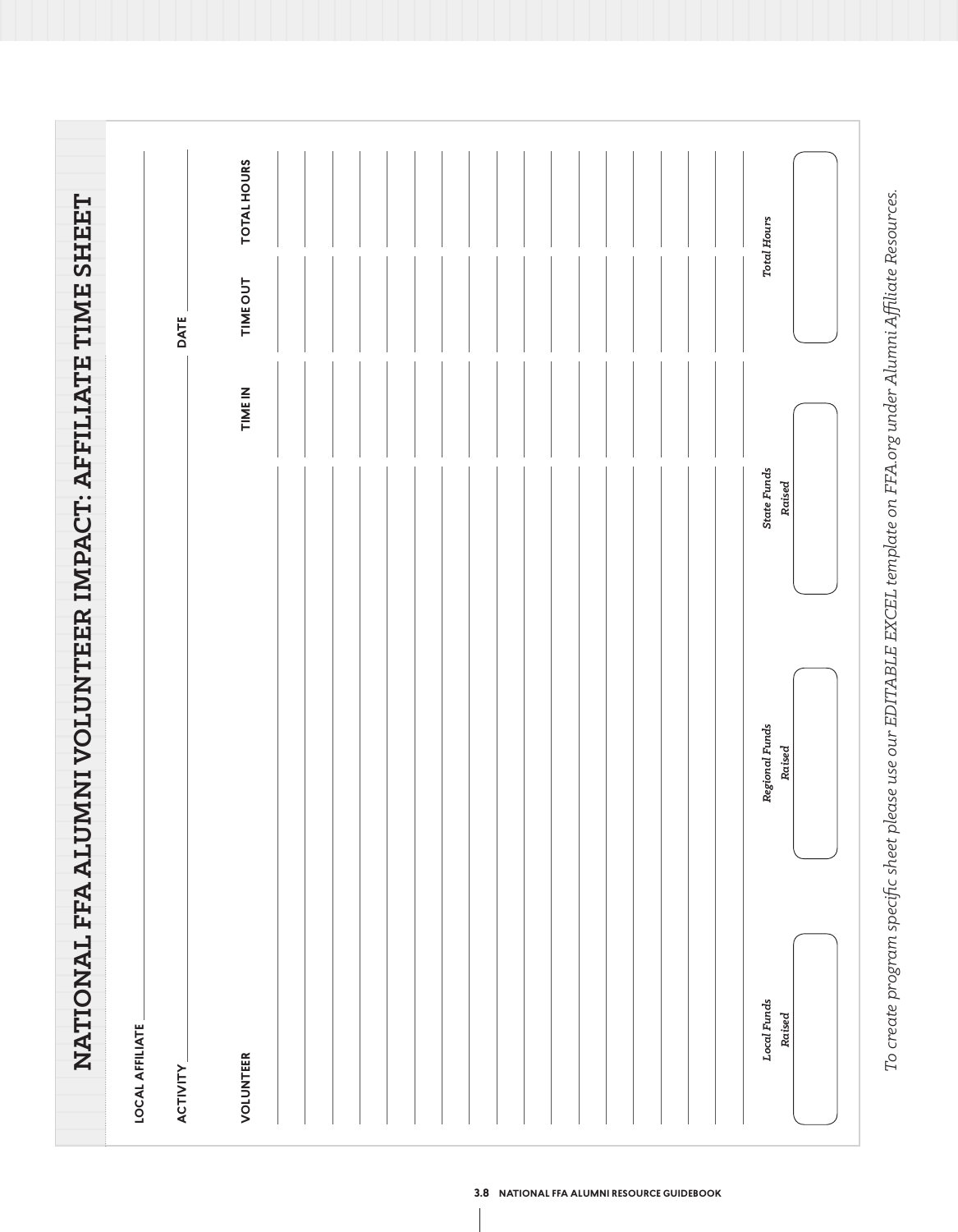|                          | NATIONAL FFA ALUMNI VOLUNTEER IMPACT: MEMBER LOG SHEET |                              |      |                    |
|--------------------------|--------------------------------------------------------|------------------------------|------|--------------------|
| <b>MEMBER NAME</b>       |                                                        |                              |      |                    |
| <b>LOCAL AFFILIATE</b>   |                                                        |                              |      |                    |
|                          |                                                        |                              |      |                    |
| EVENT.<br>$\blacksquare$ |                                                        |                              | DATE | <b>TOTAL HOURS</b> |
| $\sim$                   |                                                        |                              |      |                    |
| $\mathbf{c}$             |                                                        |                              |      |                    |
| $\ddot{\phantom{a}}$     |                                                        |                              |      |                    |
| $\mathsf{L}\Omega$       |                                                        |                              |      |                    |
| $\bullet$                |                                                        |                              |      |                    |
| $\triangleright$         |                                                        |                              |      |                    |
| $\infty$                 |                                                        |                              |      |                    |
| ഐ                        |                                                        |                              |      |                    |
| $\overline{a}$           |                                                        |                              |      |                    |
| $\overline{r}$           |                                                        |                              |      |                    |
| 5                        |                                                        |                              |      |                    |
| 13                       |                                                        |                              |      |                    |
| $\sharp$                 |                                                        |                              |      |                    |
| f5                       |                                                        |                              |      |                    |
| $\frac{1}{2}$            |                                                        |                              |      |                    |
| <b>ZL</b>                |                                                        |                              |      |                    |
| $\overline{\mathbf{e}}$  |                                                        |                              |      |                    |
| Local Funds              | Regional Funds<br>Raised                               | <b>State Funds</b><br>Raised |      | <b>Total Hours</b> |
| Raised                   |                                                        |                              |      |                    |
|                          |                                                        |                              |      |                    |

To create program specific sheet please use our EDITABLE EXCEL template on FFA.org under Alumni Affiliate Resources. *To create program specific sheet please use our EDITABLE EXCEL template on FFA.org under Alumni Affiliate Resources.*